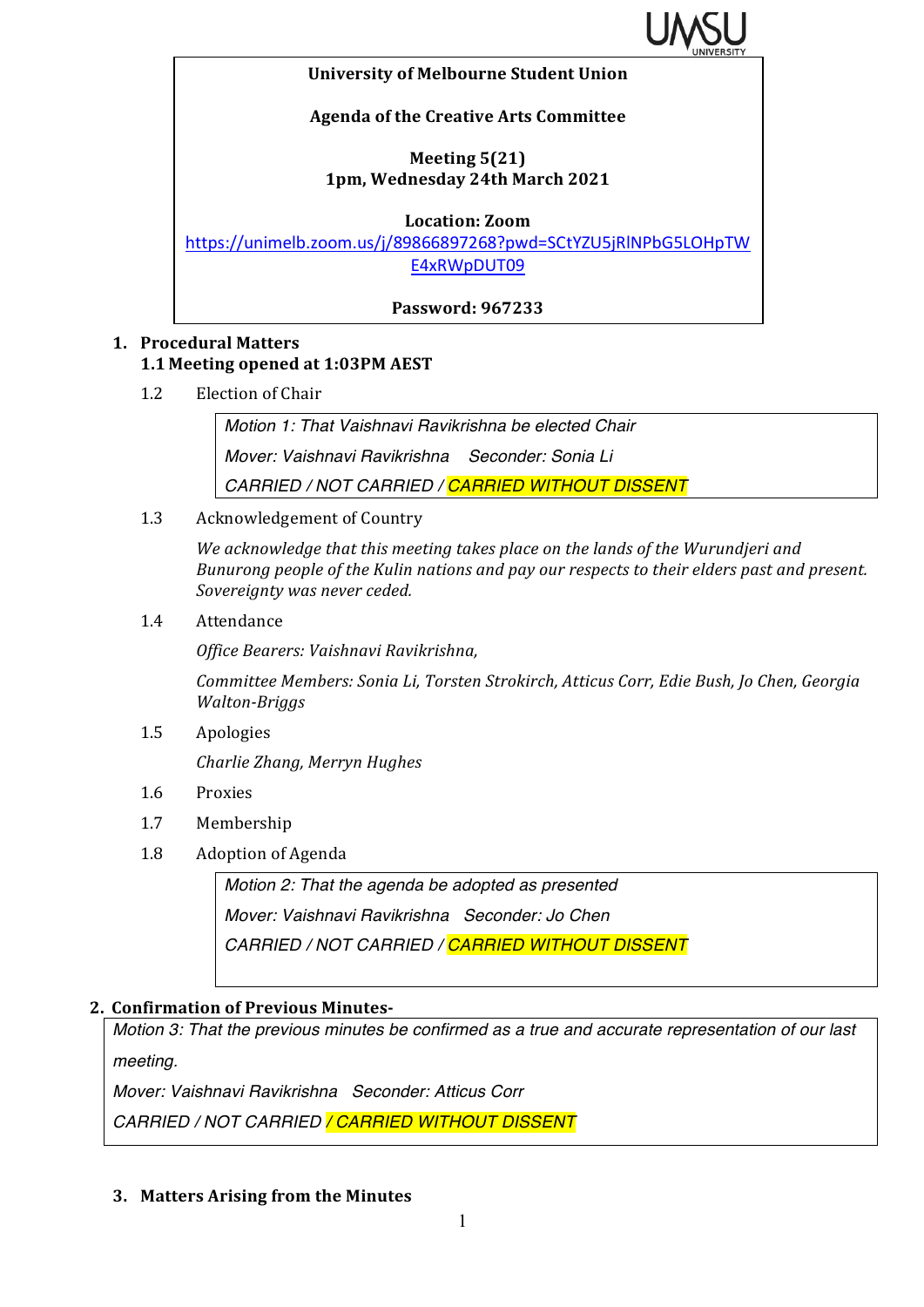#### **4. Correspondence**

### **5. Creative Arts Office Report**

- 5.1 Vaishnavi reported on what the department has done since the committee's last meeting on Wednesday 10th March 2021.
	- $\circ$  Mudfest updates. Applications underway for production team and now artists as well.
	- o Chalks and Chat event.
	- o Moodboarding collective.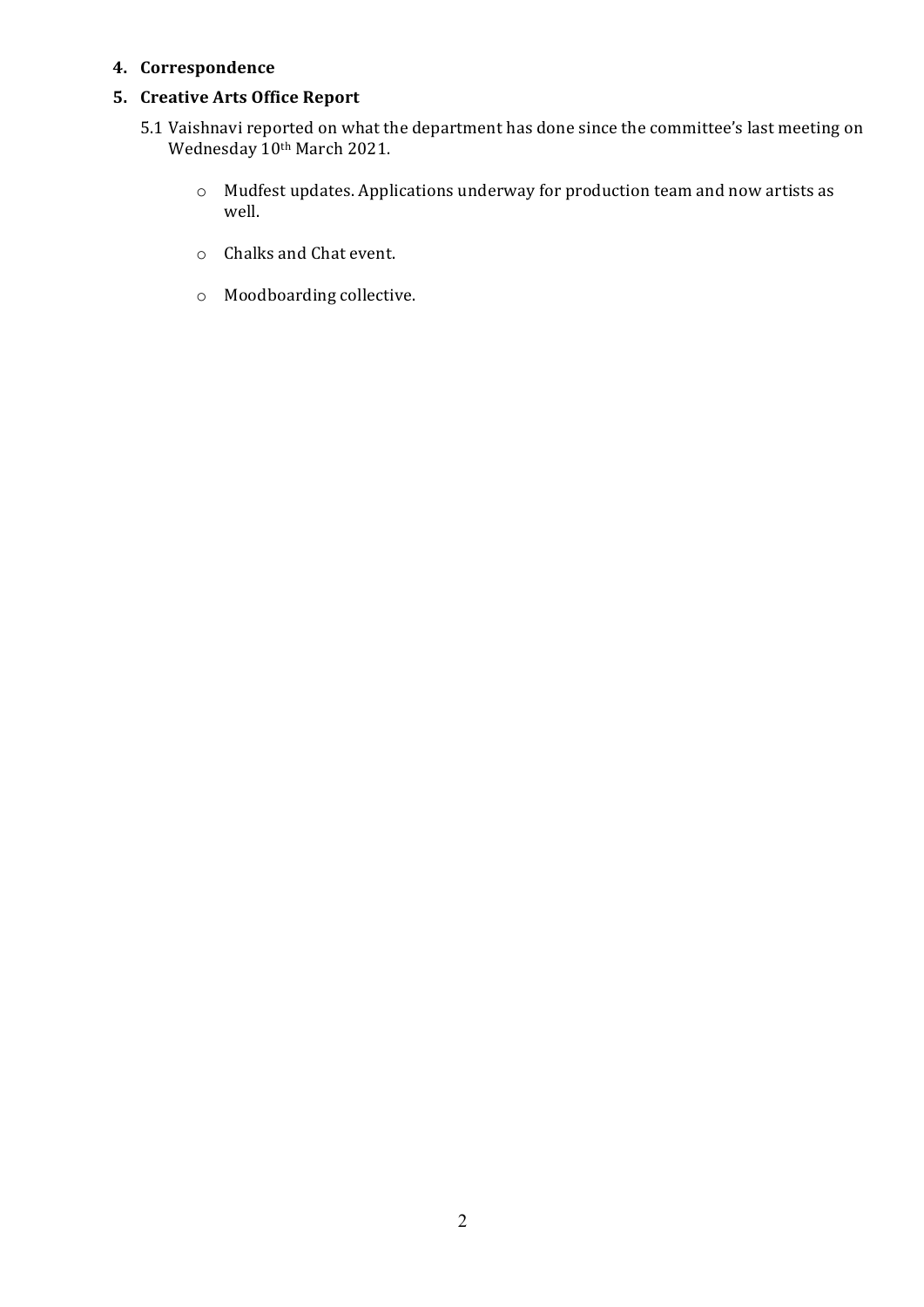#### **6. Motions on Notice**

Motion 6.1: To approve the spending of \$8,000 for the payment of Mudfest Contract staff (Mudfest Production Manager and Mudfest Southbank Manager) from the 'Salaries/Fees' Budget Line from the 2021 Mudfest Budget. *Mover: Vaishnavi Ravikrishna Seconder: Torsten Strokirch*  CARRIED / NOT CARRIED / CARRIED WITHOUT DISSENT

Motion 6.2: To approve the spending of \$10,000 for the payment of honoraria for Creative Arts Officers for their work as Mudfest Artistic Director and Mudfest General Manager from the 'Salaries/Fees' Budget Line from the 2021 Mudfest Budget.

*Mover: Edie Bush Seconder: Jo Chen* 

CARRIED / NOT CARRIED / CARRIED WITHOUT DISSENT

(Abstention by Torsten Strokirch)

(REMOVED) Motion 6.3: To approve the spending of \$208.21 for the payment of Alana Kushnir to facilitate a discussion on NFT art from the 'Special Projects' Budget line from the Creative Arts Budget. *Mover: Vaishnavi Ravikrishna Seconder:* CARRIED / NOT CARRIED / CARRIED WITHOUT DISSENT

Motion: Remove motion 6.3 (above) *Mover: Vaishnavi Ravikrishna Seconder: Atticus Corr* CARRIED / NOT CARRIED / CARRIED WITHOUT DISSENT

Motion 6.3: To approve the spending of \$15 for the purchase of an office fan from the 'Operational Expenses' Budget line from the Creative Arts Budget. *Mover: Vaishnavi Ravikrishna Seconder: Georgia Walton-Briggs*  CARRIED / NOT CARRIED / CARRIED WITHOUT DISSENT

# **7.** Motions not on Notice